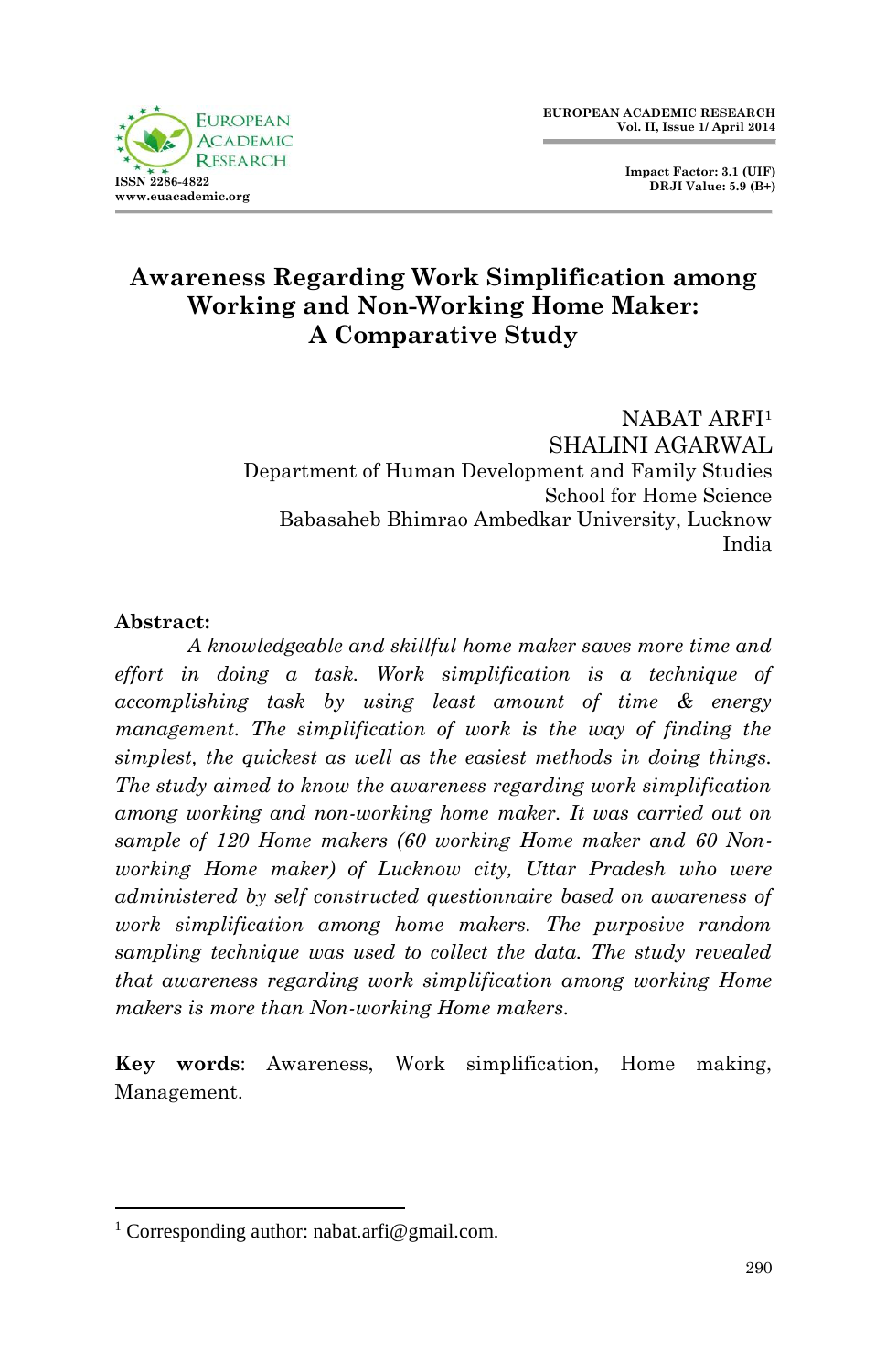# **I. Introduction**

Work can be defined as an activity that leads to productivity and can be described in many forms such as application of efforts to a purpose use of energy, task to be undertaken or results of action. Work simplification may be defined as accomplishing more work with a given amount of time and energy, or reducing the amount of energy or both to accomplish a given amount of work. Work simplification is a managerial tool for improving an individual performance and is an organized use of common sense to eliminate waste of different resources.

A home maker may wish to free work time for other activities or simply to fit work time available to required work. She may on the other hand have a liberal supply of time, but need to conserve her energy. A homemaker that is knowledgeable and skillful can save more time and effort in doing the task.

## **II. Methodology**

**Aims and Objectives-** The aim and objective of the study is to know the awareness regarding work simplification among working and non-working home maker.

**Research design-** A research design is the specification of methods and procedure for acquiring the information needed. The research design for the present study was cross-sectional research design. Cross-sectional method was used because this method is extensive and can be used to collect data from a large sample at a particular point of time.

**Sampling Design-** The sample for the present study consisted of 120 respondents (60 Working Home makers & 60 Nonworking Home makers). The purposive random sampling technique used to select the sample from the selected area.

**Methods of Data Collection-** A self constructed questionnaire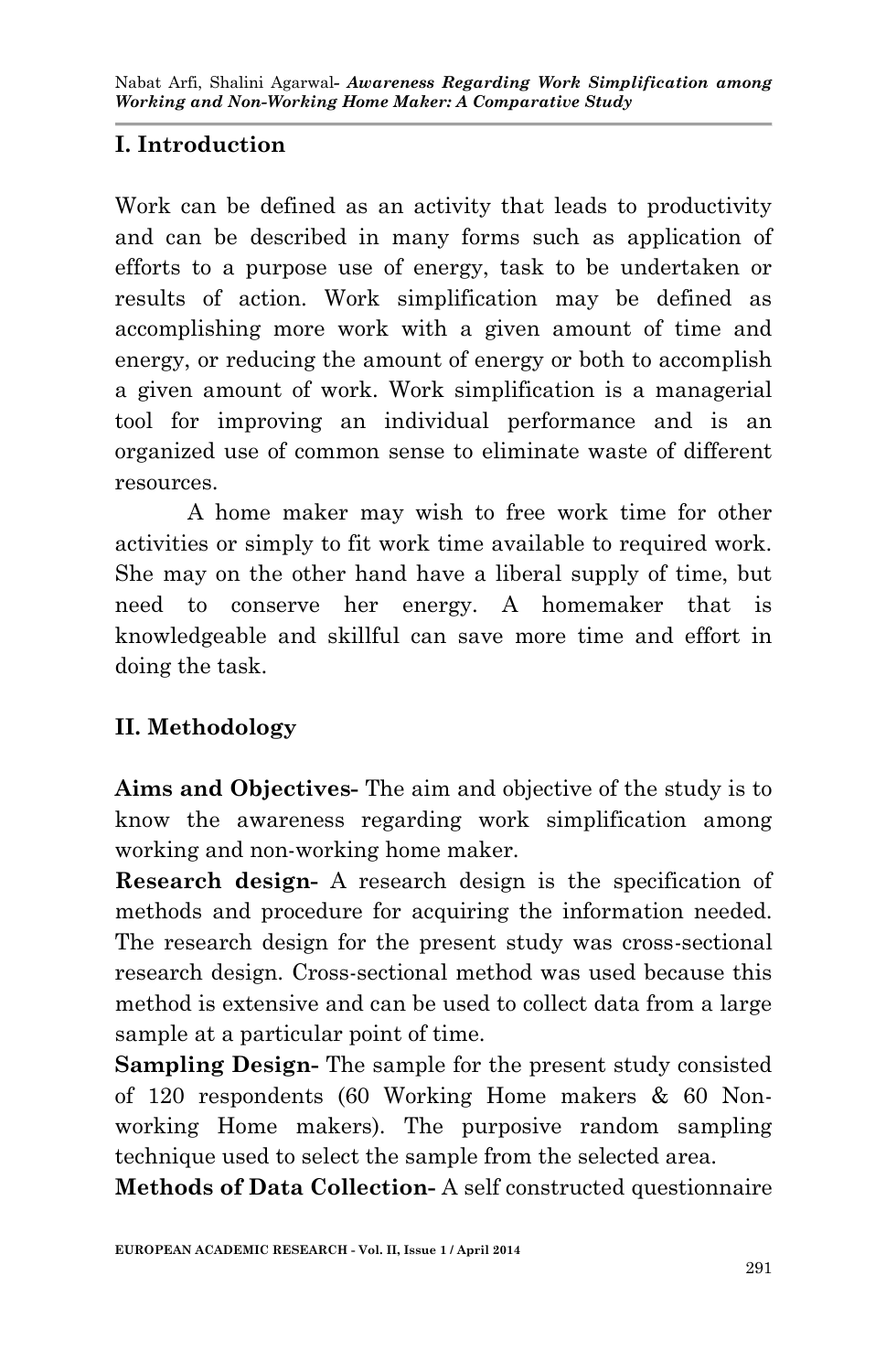Nabat Arfi, Shalini Agarwal*- Awareness Regarding Work Simplification among Working and Non-Working Home Maker: A Comparative Study*

was given to the subjects for their response.

**Data Analysis-** For the analysis of data the following steps were followed:

(A) Coding**-** A coding plan was developed in which code numbers were given to every question and its responses and then tabulated on the coding sheet.

(B) Tabulation**-** The coded data was transferred from the coding sheet to comprehensive tables to give a clear picture of the findings.

(C) Statistical Analysis**-** The descriptive statistic applied was frequency and percentage distribution.

### **III. Results & Discussion**

**Table.1**: To study the awareness of respondents regarding work simplification, a questionnaire (YES & NO) was developed to get the response of the respondents.

|                |                                     | <b>HOME</b><br><b>WORKING</b> |                | NON-WORKING       |          |
|----------------|-------------------------------------|-------------------------------|----------------|-------------------|----------|
|                |                                     | <b>MAKER</b>                  |                | <b>HOME MAKER</b> |          |
| S.No.          |                                     | $(N=60)$                      |                | $(N=60)$          |          |
|                | <b>STATEMENTS</b>                   |                               |                |                   |          |
|                |                                     | <b>YES</b>                    | N <sub>O</sub> | <b>YES</b>        | NO       |
|                |                                     |                               |                |                   |          |
|                |                                     | $F(\%)$                       | $F$ (%)        | $F(\%)$           | $F(\%)$  |
| $\mathbf{1}$   | Work<br>simplification<br>is<br>a   | 51 (85)                       | 9(15)          | 39(65)            | 11(18.3) |
|                | managerial tool for improving an    |                               |                |                   |          |
|                | individual performance.             |                               |                |                   |          |
| $\overline{2}$ | is<br>Work<br>simplification<br>an  | 60(100)                       | 0(0)           | 29(48.3)          | 31(51.6) |
|                | organized use of common sense       |                               |                |                   |          |
|                | to eliminate waste of different     |                               |                |                   |          |
|                | resources.                          |                               |                |                   |          |
| 3              | simplification<br>Work<br>be<br>may | 35(58.3)                      | 25(41.6)       | 17(28.3)          | 43(71.6) |
|                | defined as accomplishing more       |                               |                |                   |          |
|                | work with a given amount of         |                               |                |                   |          |
|                | time and energy.                    |                               |                |                   |          |
| $\overline{4}$ | Resources are committed to best     | 56(93.3)                      | 4(6.6)         | 30(50)            | 30(50)   |
|                | possible use with the help of       |                               |                |                   |          |
|                | work simplification.                |                               |                |                   |          |
| 5              | Work simplification can also be     | 36(60)                        | 24(40)         | 18(30)            | 42(70)   |
|                | defined as a process of behavior    |                               |                |                   |          |
|                | modification.                       |                               |                |                   |          |

**EUROPEAN ACADEMIC RESEARCH - Vol. II, Issue 1 / April 2014**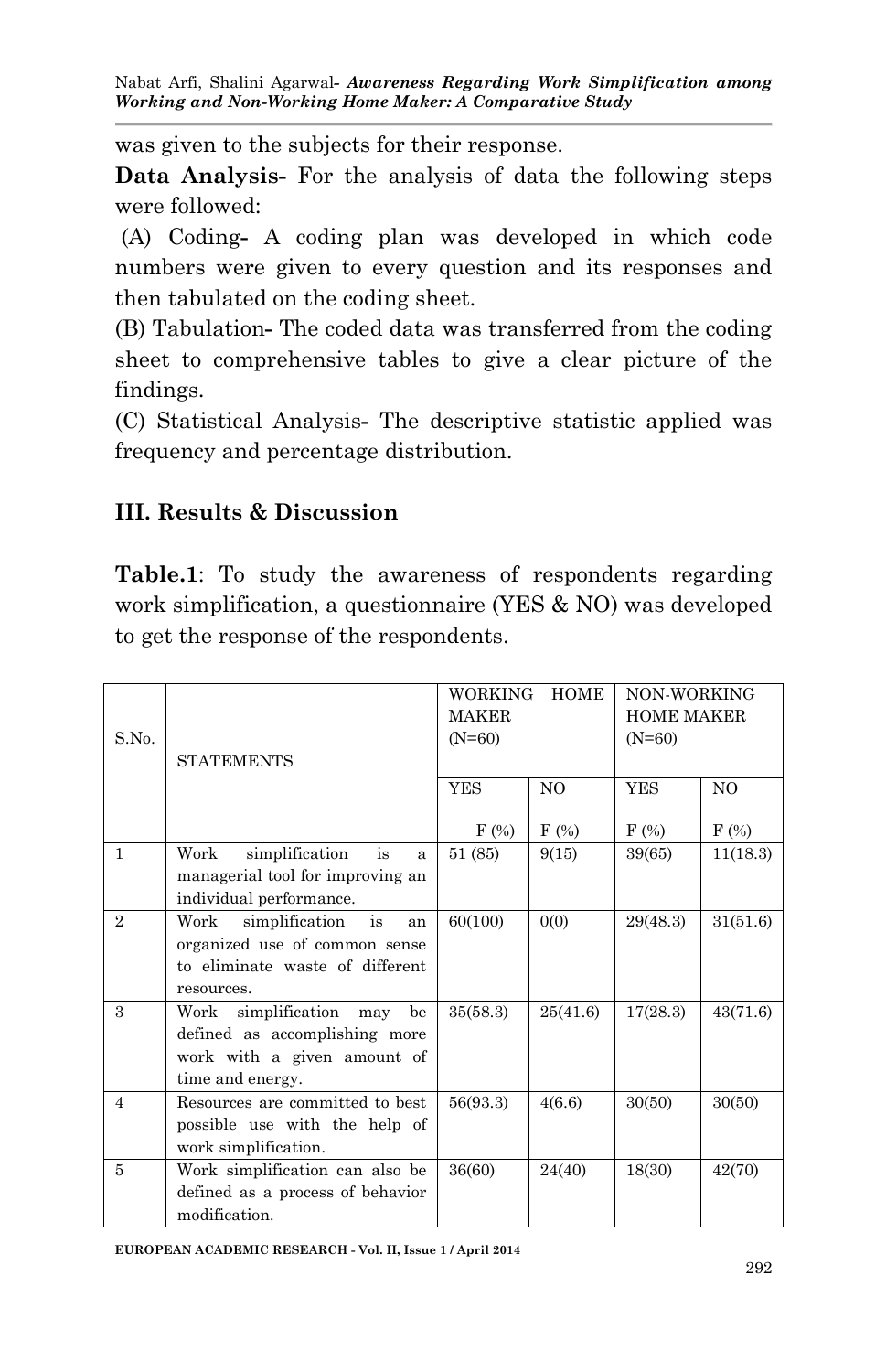Nabat Arfi, Shalini Agarwal*- Awareness Regarding Work Simplification among Working and Non-Working Home Maker: A Comparative Study*

| 6  | The simplification of work is the<br>way of finding the simplest, the<br>quickest as well as the easiest<br>methods in doing things. | 58(96.6)  | 2(3.3)   | 50(83.3) | 10(16.6) |
|----|--------------------------------------------------------------------------------------------------------------------------------------|-----------|----------|----------|----------|
| 7  | Work simplification<br>motivates<br>the worker to do more.                                                                           | 38(63.3)  | 22(36.6) | 16(26.6) | 44(73.3) |
| 8  | of<br>budget<br>&<br>Controlling<br>reduction in cost is the major<br>success of work simplification.                                | 55(91.6)  | 5(8.3)   | 28(46.6) | 32(53.3) |
| 9  | simplification<br>Work<br>enhances<br>time & energy management.                                                                      | 53(88.3)  | 7(11.6)  | 48(80)   | 12(20)   |
| 10 | simplification<br>Work<br>reduces<br>physical as well as psychological<br>stress.                                                    | 60(100)   | 0(0)     | 56(93.3) | 4(6.6)   |
| 11 | Work simplification saves more<br>of your time than energy.                                                                          | 54(90)    | 6(10)    | 51(85)   | 9(15)    |
| 12 | Proper lightning & ventilation in<br>the kitchen helps in simplifying<br>work.                                                       | 60(100)   | 0(0)     | 57(95)   | 3(5)     |
| 13 | Work simplification reduces the<br>chances of injury & re-injury.                                                                    | 32(53.3)  | 28(46.6) | 21(35)   | 39(65)   |
| 14 | simplification<br>Work<br>reduces<br>frustration and fatigue.                                                                        | 55 (91.6) | 5(8.3)   | 30(50)   | 30(50)   |
| 15 | Peak load time of the home<br>maker can be reduced by work<br>simplification.                                                        | 48(80)    | 12(20)   | 30(50)   | 30(50)   |
| 16 | simplification<br>Work<br>gives<br>a<br>feeling<br>of<br>flexibility<br>&<br>spaciousness.                                           | 50(83.3)  | 10(16.6) | 37(61.6) | 23(38.3) |
| 17 | Knowledge about work, worker<br>& work place is important for<br>effective work simplification.                                      | 53(88.3)  | 7(11.6)  | 36(60)   | 24(40)   |
| 18 | simplification<br>Work<br>is<br>very<br>effective in improving flow of<br>work.                                                      | 56(93.3)  | 4(6.6)   | 35(58.3) | 25(41.6) |
| 19 | Work organization leads to work<br>simplification.                                                                                   | 54(90)    | 6(10)    | 40(66.6) | 20(33.3) |
| 20 | Steps of management process<br>contribute<br>lot<br>work<br>a<br>in<br>simplification.                                               | 57(95)    | 3(5)     | 42(70)   | 18(30)   |

Majority of respondents (100%) who are working said that work simplification is an organized use of common sense to eliminate waste of different resources whereas about half of the respondents (51.6%) who are non-working do not agree with the above statement.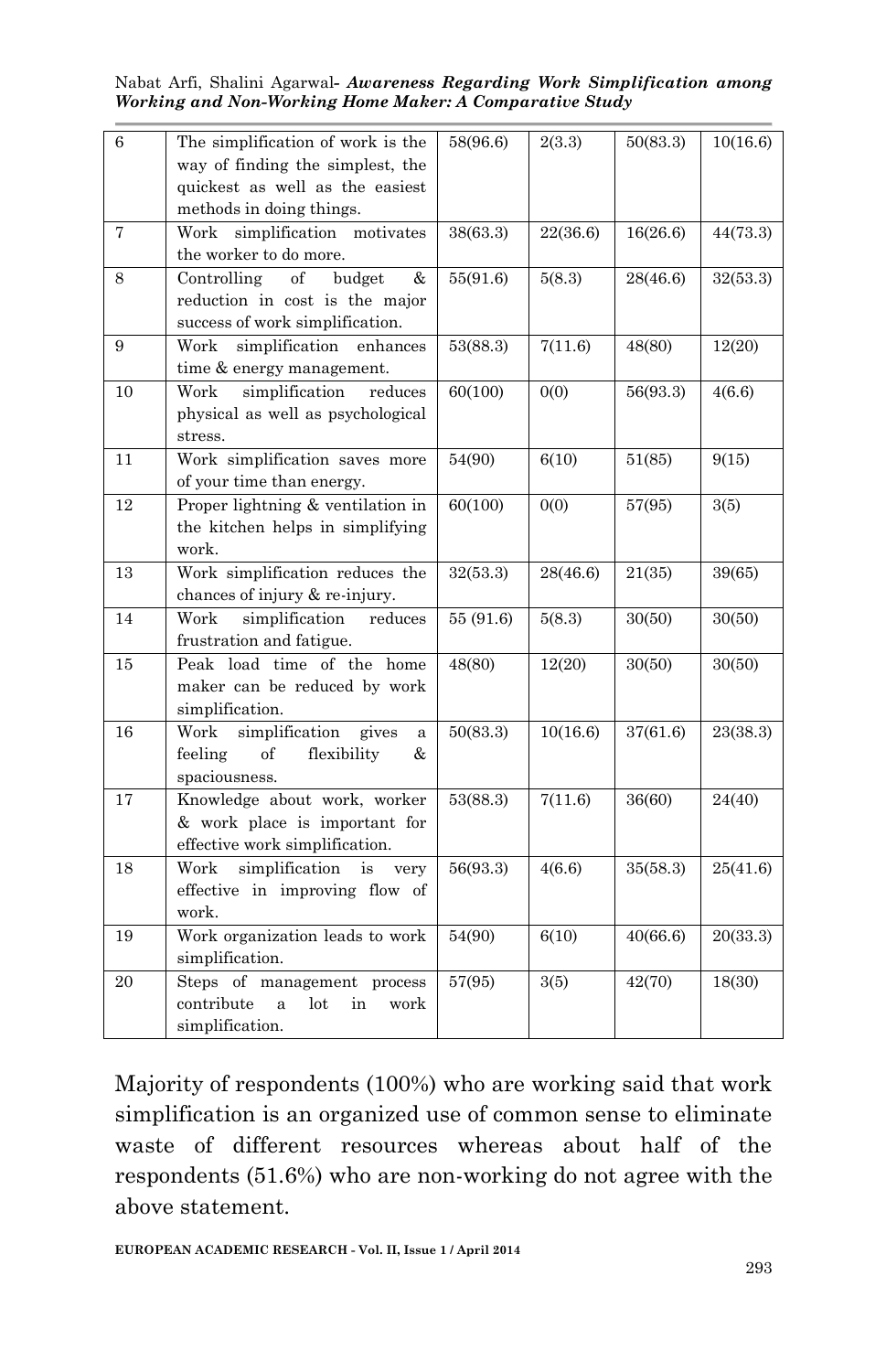Nabat Arfi, Shalini Agarwal*- Awareness Regarding Work Simplification among Working and Non-Working Home Maker: A Comparative Study*

Majority of working Home maker (91.6%) said that controlling of budget & reduction in cost is the major success of work simplification whereas more than half of the non-working Home makers (53.3%) said no to the statement.

Majority of respondents (91.6%) who are working said that work simplification reduces frustration and fatigue whereas half of the respondents (50%) who are non-working do not agree with the above statement.

## **IV. Conclusion**

The above table reveals that the awareness regarding work simplification among working Home maker is more as compared to Non-working Home maker because of the reason that the working Home maker don't get much free time to relax or to do other activities as they have to do their work outside home also, that is why they try to simplify their work as much as possible and are aware of different ways of work simplification.

### **BIBLIOGRAPHY:**

- Kitaw, D. and Belachew, T. 2007. "Work simplification for productivity improvement (A case study: katili metal products factory)" *Journal of EEA* 24:43-57.
- Steidl, R.E & Bratton, E.C. 1966. *Work in the Home*. New York: John Wiley & Sons, Inc.
- "Work simplification and family resource management." http://www.familyresourcemanagement.org/services/wor k-simplification/. Accessed on February 2014.
- Work simplification. http://healthymeals.nal.usda.gov/hsmrs/Personal%20Ski lls%20Trainer%20Manual/Work%20Simplification%20M aster%20File.pdf. Accessed on February 2014.